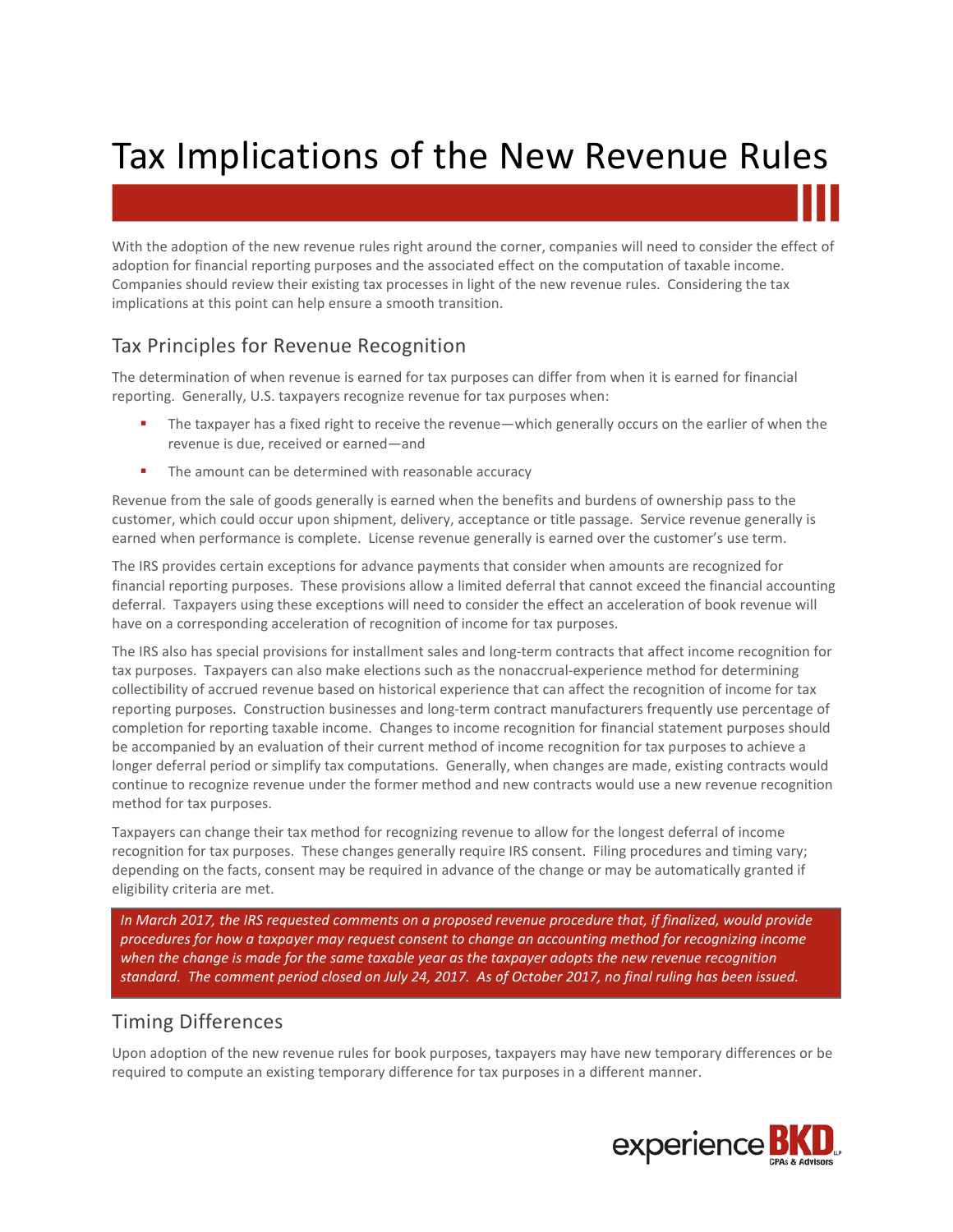#### *Tax Implications of the New Revenue Rules*

Common examples include:

- **A** company may identify more performance obligations for financial reporting purposes than the number of deliverables it identified under current guidance, *e.g.*, identification of sales incentives in the form of free goods or services, customer award credits or loyalty programs or options for additional goods or services. Separation of different performance obligations may result in timing differences in how revenue is recognized for each performance obligation for financial reporting purposes. This could result in additional computations for income recognition for tax purposes.
- The transaction price may differ due to variable consideration—including rebates, price concessions, performance bonuses and rights of return—noncash consideration, consideration payable to a customer and significant financing components. A different transaction price for financial reporting purposes under the new revenue rules may result in increased computations of temporary differences for tax purposes because of a different pattern of revenue recognition.
- The new standard requires significant judgment in distinguishing between customer credit risk, *e.g.*, bad debt, and implied price concessions, *e.g.*, transaction price. The new revenue standard removes the existing collectibility threshold so revenue may be recognized sooner with a corresponding credit impairment loss. Because tax deductions for bad debt generally occur when a receivable is deemed to be partially or totally worthless, a deferred tax asset would exist for the allowance for doubtful accounts on the balance sheet.
- Contract costs may differ because the new revenue standard changes capitalization requirements. Incremental costs to obtain a contract would be capitalized for financial reporting unless the contract's amortization period is less than a year. Cash-basis and accrual-basis taxpayers generally capitalize and amortize contract acquisition costs over the contract's term, with several exceptions including employee sales commissions. As a result, there will not be a temporary difference associated with amortization expense for contract acquisition costs.

Entities must retrospectively apply the new revenue standard using either a full or modified retrospective approach. Depending on the method chosen, the new standard could result in a cumulative-effect adjustment. Entities electing a full retrospective approach would record a cumulative catch-up adjustment as of the first day of the first year presented. For modified retrospective adoption, an entity would make adjustments as of the first day of the year of adoption. Entities need to consider the current and deferred tax consequences associated with the individual items included in the cumulative-effect adjustment they will need to make at the date of initial application. An entity that applies the full retrospective method of adoption may also need to adjust its previously reported tax provision and temporary differences for purposes of recasting the 2016 and 2017 financial statements. The current and deferred tax consequences associated with the cumulative-effect adjustment should be reported in the period of adoption and may require careful consideration of the income tax accounting effect of individual items included in the adjustment.

## State Income Tax

Companies will need to assess the effect on state taxes, including sales/use or gross receipts taxes. Many states require apportionment of federal taxable income to the states where a company operates. Federal taxable income is typically apportioned based on the sales, payroll costs and assets located in each state. To the extent that revenue for federal tax purposes is changed, a company may need to review its methodology for compiling sales apportionment data.



**SEE**